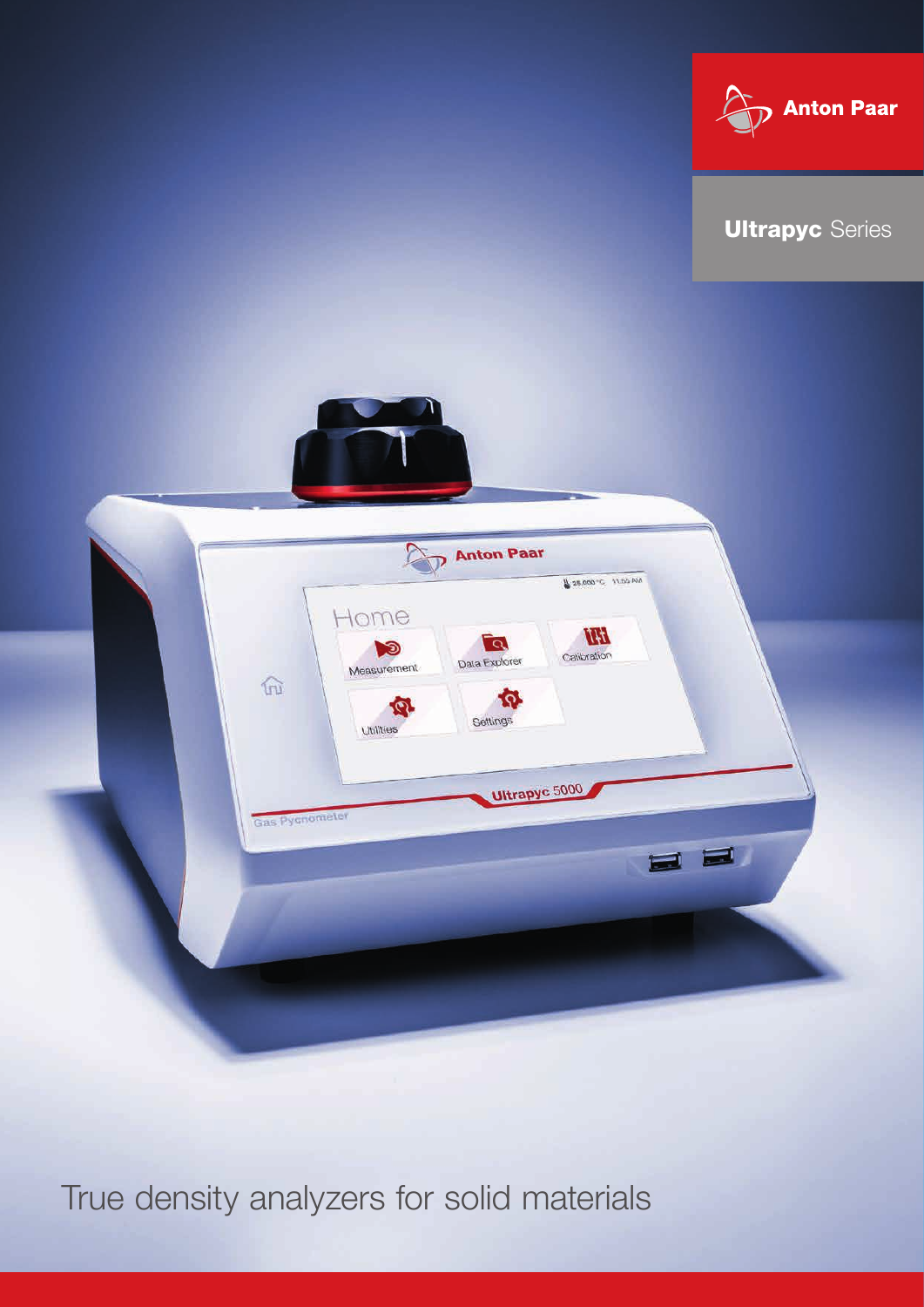We understand that you handle many measurement technologies, sample types, and responsibilities during your laboratory workday. Instruments that have complicated analysis routines and clutter valuable workspace are not welcome.

The Ultrapyc series of gas pycnometers is the solution for you. We have combined decades of knowledge in producing fast, accurate, and reliable solid density measurement with groundbreaking innovations and a state-of-the-art graphical user interface to create the most user-friendly gas pycnometer on the market today.

Whether you analyze cements, pharmaceuticals, catalysts, ceramics, fine powders, polymers, or foams – solid density measurement has never been more simple or more precise.



### $\boxed{01}$

Sample is loaded into a chamber of known volume using the TruLock lid.

 $\overline{02}$ 

The system is then pressurized to a specified value with the analysis gas. When stable, a valve opens to allow the gas to expand into another chamber whose

volume is also

known.

03

## 04

From the resulting pressure drop the volume, and therefore true density, of the sample is calculated.

Pressure transducer

Reference chamber 2







# Ultrapyc series Ultra-simple Ultra-precise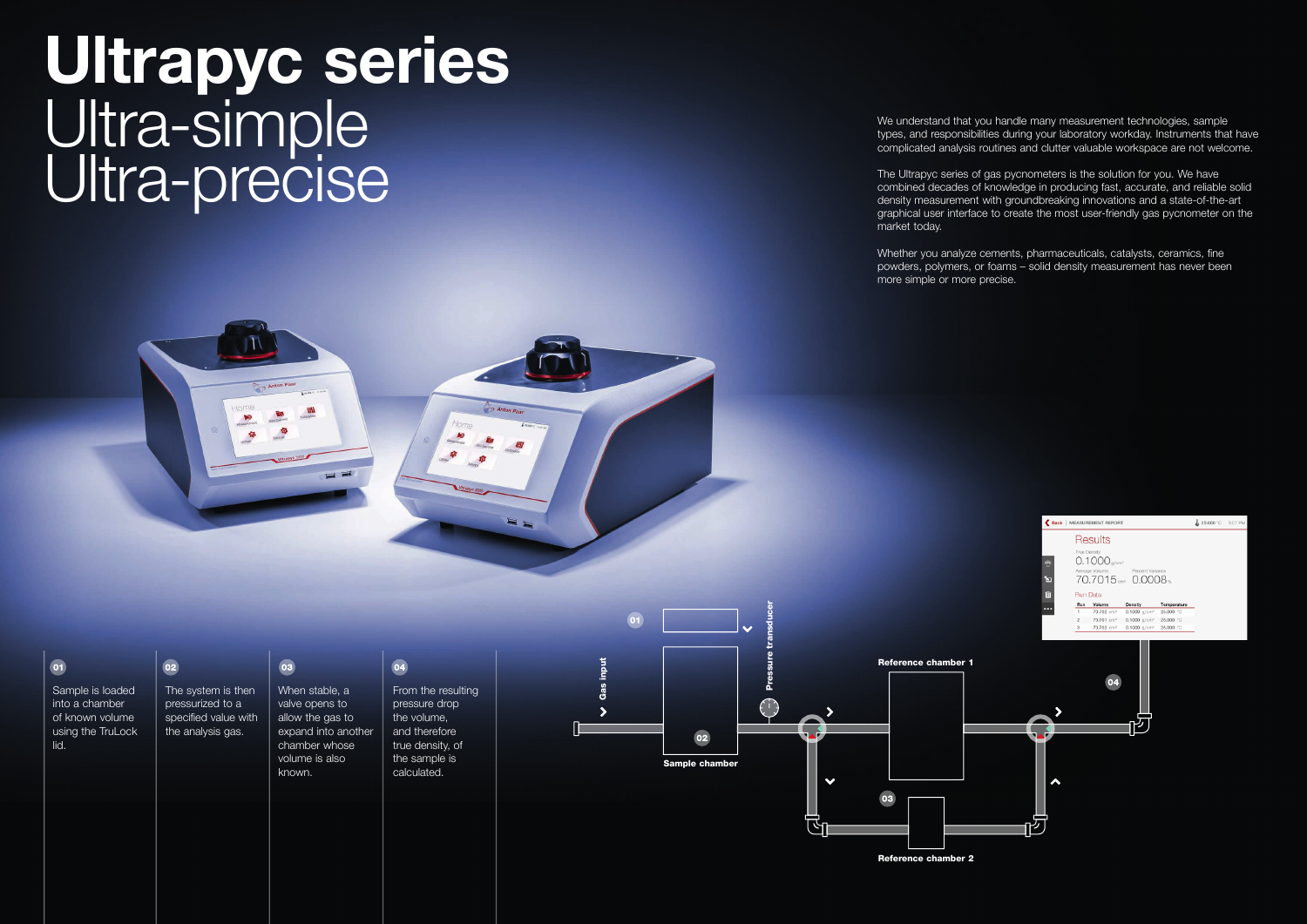Matching the free space in the sample chamber to the volume of the reference chamber is the key to accurate gas pycnometry results. As compared to gas pycnometers which use a single reference chamber the Ultrapyc series features multiple built-in reference chambers. Select your sample cell size and Ultrapyc automatically uses the most appropriate chamber.

### TruLock lid for absolute repeatability

 $\ominus$ 

 $\Theta$ 

Anton Paar

 $\blacksquare$ 

The innovative TruLock system is an ergonomic, self-aligning closing mechanism that results in extremely consistent sample chamber volumes with two simple turns.

#### Intuitive user interface for fast instrument handling

If you deal with fine powders you no longer need to worry about contaminating the instrument. The Ultrapyc 5000 models are the only instruments on the market that feature user-selectable bi-directional gas expansion control. By pressurizing the reference chamber first, PowderProtect mode eliminates the risk of instrument contamination.

Ultrapyc instruments feature a user interface similar to a smartphone on their 7-inch touchscreen. The graphical overview of the measurement process keeps you informed of temperature, pressure, valve status, and preliminary results at all times. It makes the use of an extra computer unneccessary, saving precious lab bench space.

### PowderProtect mode for safely measuring fine powders\*

You can eliminate the risk of transcription errors while manually entering data from an external balance by connecting your Ultrapyc directly to any balance with an RS232 interface for direct data transfer.

# The features that make Ultrapyc ultra-simple and ultra-precise

#### TruPyc technology provides unmatched accuracy across the widest range of sample amounts

#### Precise, fast, and hassle-free temperature control\*

External water baths for temperature control are a thing of the past! Cut the clutter with the state-of-the-art Peltier temperature control offering temperature stability better than ±0.05 °C on Ultrapyc 5000 pycnometers. You are assured quick temperature stabilization and can rely on your samples always being measured at precisely the right temperature irrespective of your environmental conditions.

#### Direct connection to weighing balances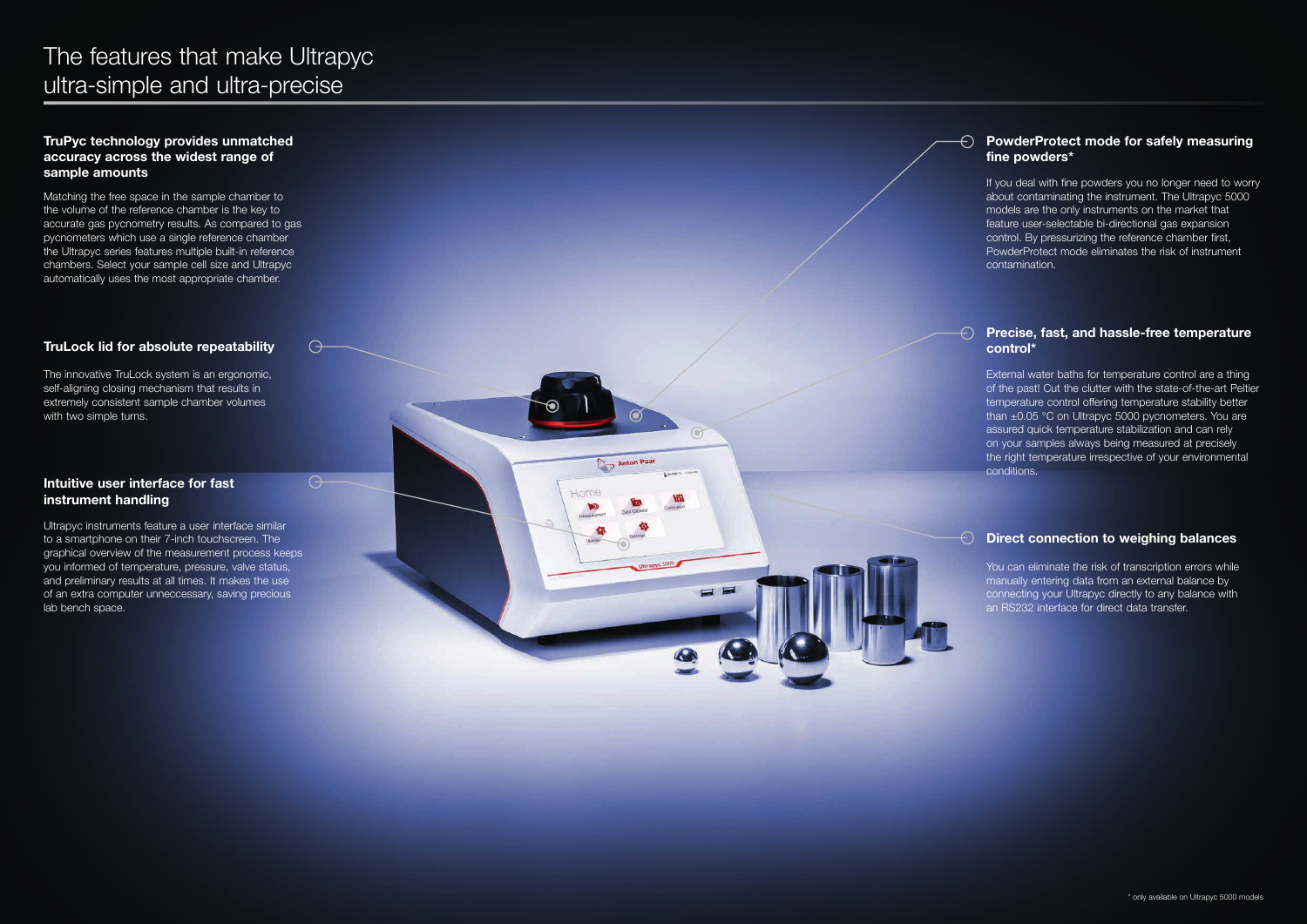Polymers and foams Gas pycnometry is widely used to characterize the relative amounts of crystalline and amorphous phases within polymer materials. This technique is also used to assess the open cell content of foam materials to predict their performance as insulators or as sound- or collision dampening materials.



Metallurgy The true density of complex metal shapes formed by powder metallurgy is used to track the purity of raw materials or the presence of open or closed pores throughout processing.

Pharmaceuticals The true density of active and excipient materials is used to determine the composition for both development and process control purposes.



**Cements** The true density of cement is used for the accurate calculation of powder characteristics. Measured after setup time, the insights gained are important for formation and stability determination.



Powder coatings and dried film coatings The crystallinity of plastics and the true density of dry pigments are monitored by gas pycnometry to better understand the mechanical behavior of these materials. In addition, gas pycnometry can help determine the volatile organic content within dried films in order to assess the level of curing.



Ceramics and catalysts Density values are used in the development, manufacturing, and troubleshooting of refractory materials to confirm that the desired crystal phase is present and closed porosity is absent.



Mining and oil exploration Gas pycnometry is the primary technique used to quickly assess the composition of the solids used in drilling fluids.



Selected international standards ASTM B923-10 Metal Powd ASTM C110-15 Cements ASTM C2604-02 (2012) Refractories ASTM D2638-10 Carbon ASTM D4892-14 Carbon

## Industry solutions **Specifications**

Gas pycnometry is used extensively for determining the true density of porous solids. The Ultrapyc series complies with many ASTM, ISO, MIPF, and JIS standard test methods used across a wide variety of industries.



| <b>Ultrapyc 5000</b>                                               | <b>Ultrapyc 5000 Foam</b>                                                         | <b>Ultrapyc 5000 Micro</b>                                         |
|--------------------------------------------------------------------|-----------------------------------------------------------------------------------|--------------------------------------------------------------------|
| Includes built-in<br>temperature control and<br>PowderProtect mode | Includes built-in<br>temperature control,<br>PowderProtect mode,<br>and foam mode | Includes built-in<br>temperature control and<br>PowderProtect mode |
| Accuracy: 0.02 %<br>Repeatability: 0.01 %                          |                                                                                   |                                                                    |
| Accuracy: 0.02 %<br>Repeatability: 0.01 %                          |                                                                                   |                                                                    |
| Accuracy: 0.03 %<br>Repeatability: 0.015 %                         |                                                                                   |                                                                    |
|                                                                    |                                                                                   | Accuracy: 0.10 %<br>Repeatability: 0.05 %                          |
|                                                                    |                                                                                   | Accuracy: 0.30 %<br>Repeatability: 0.15 %                          |
|                                                                    |                                                                                   | Accuracy: 1.00 %<br>Repeatability: 0.50 %                          |

| lers | ASTM D5550-14        | Soils              |
|------|----------------------|--------------------|
|      | ASTM D5965-02 (2013) | Coatings           |
|      | ASTM D6093-97 (2011) | Pigments           |
|      | ASTM D6226-15        | <b>Rigid Foams</b> |
|      | <b>USP 699</b>       | Pharmaceuticals    |

|                                 | The base model                                     | Includes built-in<br>temperature control and<br>PowderProtect mode | Includes built-in<br>temperature control,<br>PowderProtect mode,<br>and foam mode | Includes built-in<br>temperature control<br>PowderProtect mod |
|---------------------------------|----------------------------------------------------|--------------------------------------------------------------------|-----------------------------------------------------------------------------------|---------------------------------------------------------------|
| Large cell: 135 cm <sup>3</sup> |                                                    | Accuracy: 0.02 %<br>Repeatability: 0.01 %                          |                                                                                   |                                                               |
| Medium cell: 50 cm <sup>3</sup> |                                                    | Accuracy: 0.02 %<br>Repeatability: 0.01 %                          |                                                                                   |                                                               |
| Small cell: 10 cm <sup>3</sup>  |                                                    | Accuracy: 0.03 %<br>Repeatability: 0.015 %                         |                                                                                   |                                                               |
| Micro cell: 4.5 cm <sup>3</sup> |                                                    |                                                                    |                                                                                   | Accuracy: 0.10 %<br>Repeatability: 0.05 9                     |
| Meso cell: 1.8 cm <sup>3</sup>  |                                                    |                                                                    |                                                                                   | Accuracy: 0.30 %<br>Repeatability: 0.15 9                     |
| Nano cell: 0.25 cm <sup>3</sup> |                                                    |                                                                    |                                                                                   | Accuracy: 1.00 %<br>Repeatability: 0.50 9                     |
| Preparation modes               | Flow, pulse                                        |                                                                    | Flow, pulse, vacuum                                                               |                                                               |
| Transducer accuracy             | Better than 0.1 %                                  |                                                                    |                                                                                   |                                                               |
| Pressure reading resolution     | Digital pressure display resolution of 0.0001 psi  |                                                                    |                                                                                   |                                                               |
| Connections                     | 4 USB ports                                        |                                                                    |                                                                                   |                                                               |
| Instrument dimensions           |                                                    |                                                                    |                                                                                   |                                                               |
| Weight                          |                                                    | 10 kg                                                              |                                                                                   |                                                               |
| WxDxH                           |                                                    | 27 cm x 48 cm x 25 cm                                              |                                                                                   |                                                               |
| Built-in temperature range      | 15 °C to 50 °C with stability better than ±0.05 °C |                                                                    |                                                                                   |                                                               |

Available connectivity to any balance using RS232 communication | Results available on screen, via a printer, or electronically in text and pdf formats | All units calibrated at the factory using NIST-traceable spheres | A pressurized gas source up to 20 psi and a standard power outlet are required for operation.

#### Accessories

 $3000$  Illtra